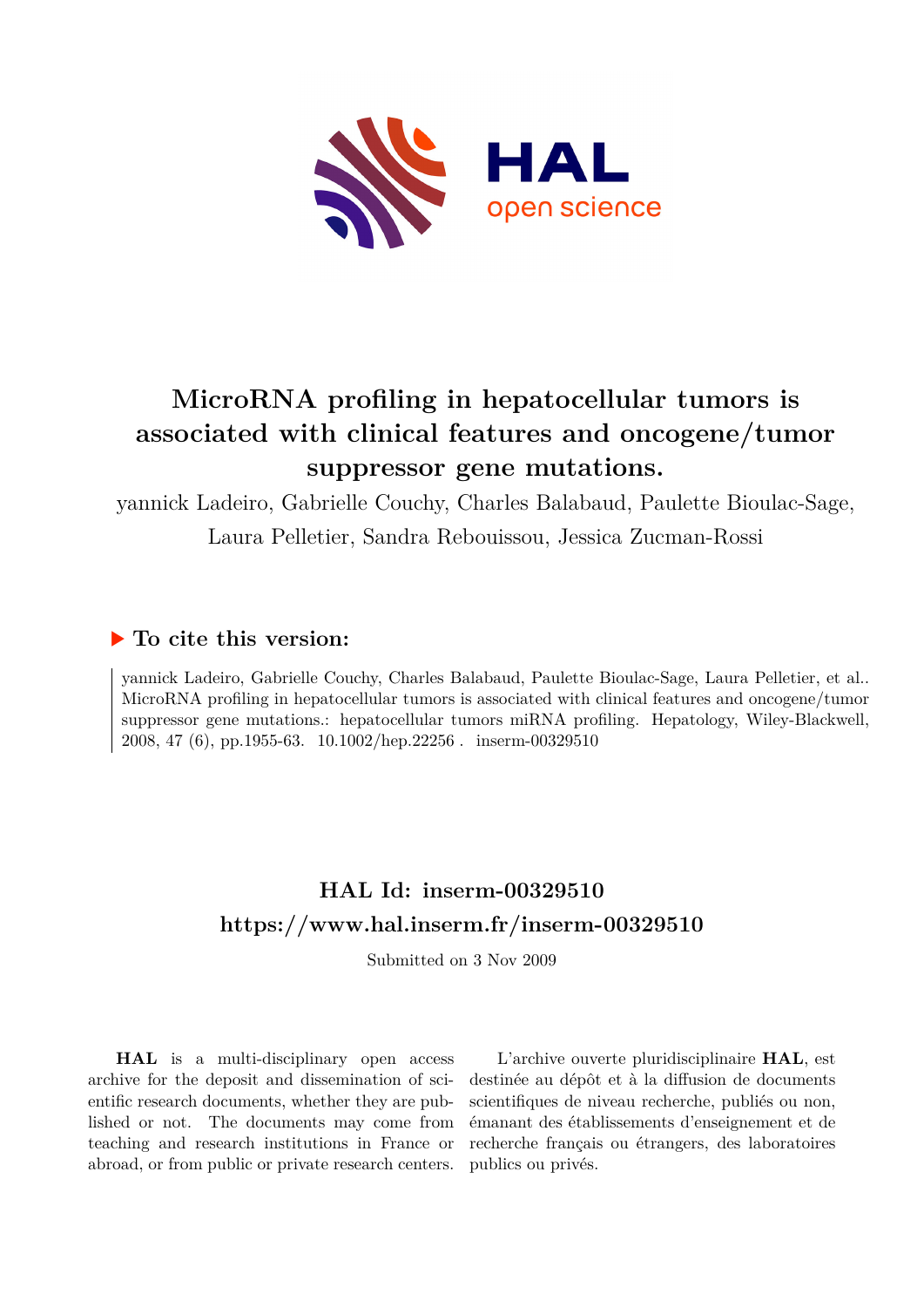## **MicroRNA profiling in hepatocellular tumors is associated to clinical features and oncogene/tumor suppressor gene mutations**

Yannick Ladeiro<sup>1,2</sup>, Gabrielle Couchy<sup>1,2</sup>, Charles Balabaud<sup>3,4</sup>, Paulette Bioulac-Sage<sup>3,5</sup>, Laura Pelletier<sup>1,2</sup>, Sandra Rebouissou<sup>1,2</sup>, Jessica Zucman-Rossi<sup>1,2</sup>

<sup>1</sup>Inserm, U674, Génomique fonctionnelle des tumeurs solides, Paris, F-75010 France

<sup>2</sup>Université Paris Diderot - Paris 7, Institut Universitaire d'Hématologie Paris, F-75010 France

<sup>3</sup>Inserm, U889 ; Université Victor Segalen Bordeaux 2, IFR66, Bordeaux, F-33076, France.

<sup>4</sup>CHU de Bordeaux, Hopital Saint-André, Service d'hépatologie, Bordeaux, F-33076, France

<sup>5</sup>CHU de Bordeaux, Hopital Pellegrin, Service d'Anatomie Pathologique, Bordeaux, F-33076, France

\*\*Corresponding author: Jessica Zucman-Rossi, Inserm, U674, IUH-Saint-Louis, 27 rue Juliette Dodu, 75010 Paris, France. TEL: 33 1 53 72 51 66. FAX: 33 1 53 72 51 58. Email: zucman@cephb.fr

**Short title**: hepatocellular tumors miRNA profiling

#### **Acknowledgments:**

We thank Philippe Bois for critical reading of this manuscript. We thank Aurélien de Reynies for statistical help. This work was supported by the ANRS, Inserm (Réseaux de recherche clinique et réseaux de recherche en santé des populations), and the program "Carte d'identité des tumeurs" initiated, developed and funded by the Ligue Nationale Contre le Cancer. YL is supported by an ANRS doctoral fellowship. JZR is supported by a "contrat d'interface" between Inserm and CHU Bordeaux.

**Keywords:** Hepatocellular carcinoma, Hepatocellular adenoma, HBV, HCV, Alcohol consumption, Focal nodular hyperplasia, miRNA, Benign and malignant tumors, biomarkers, HNF1α, microarray, ß-catenin, transcriptome, liver cell adenoma.

Abbreviations: miRNA (microRNA), mRNA (messenger RNA) HCC (hepatocellular carcinoma), FNH (Focal Nodular Hyperplasia), HCA (hepatocellular adenoma), RT-PCR (Reverse Transcriptase Polymerase Chain Reaction), HBV (Hepatitis B virus), HCV (hepatitis C virus), siRNA (small interfering RNA), HNF1α (hepatocyte nuclear factor 1α), PANK1 (pantothenate kinase 1).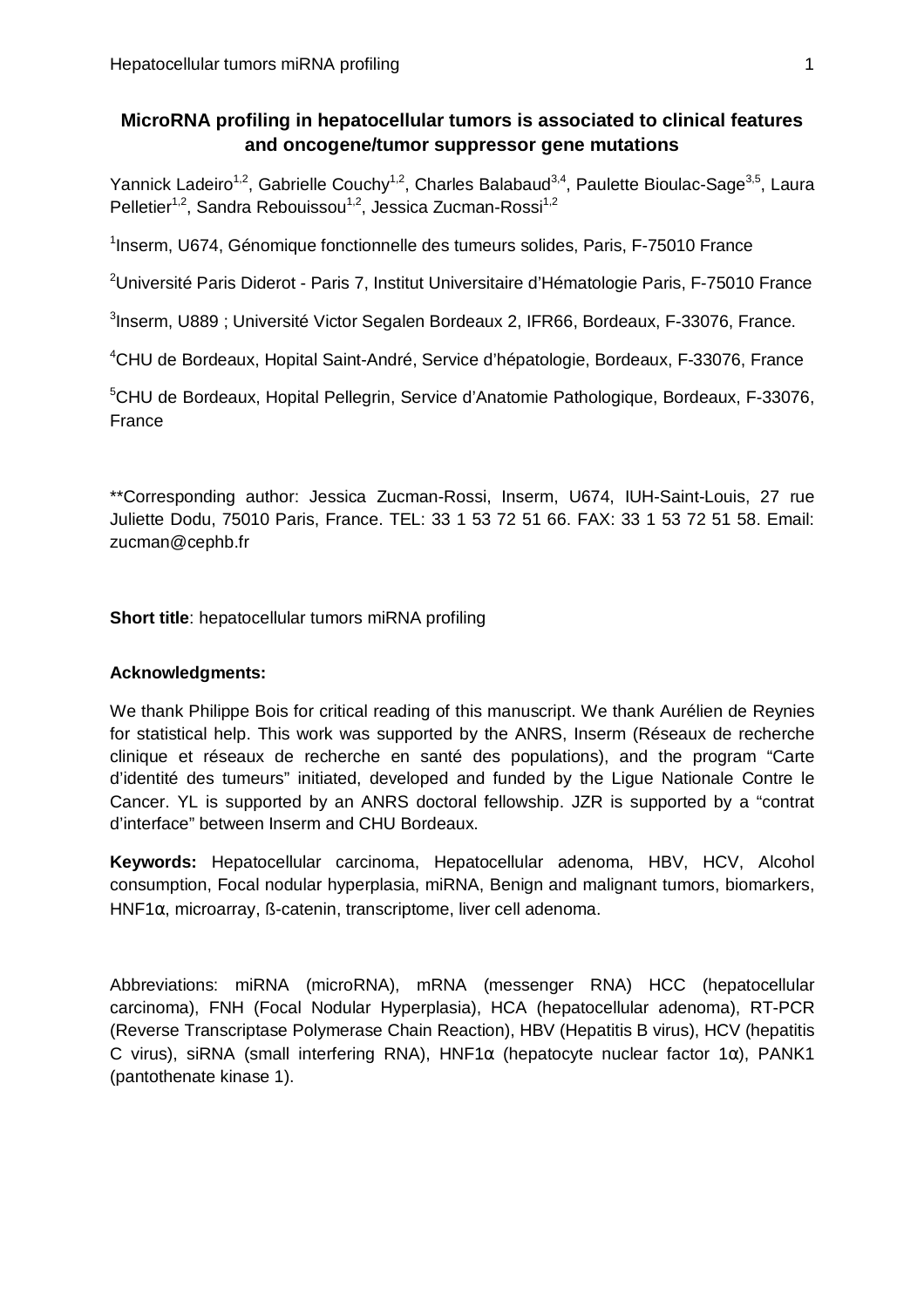### **Abstract**

Molecular classifications defining new tumor subtypes has been recently refined using genetic and transcriptomic analyses of benign and malignant hepatocellular tumors. Here, we performed microRNA (miRNA) profiling in two series of fully annotated liver tumors to uncover associations between oncogene/tumors suppressors' mutations, clinical and pathological features. Expression levels of 250 miRNAs in 46 benign and malignant hepatocellular tumors were compared to 4 normal liver samples using quantitative RT-PCR. miRNAs associated to genetic and clinical characteristics were validated in a second series of 43 liver tumor and 16 non-tumor samples. miRNAs profiling unsupervised analysis classified samples in unique clusters characterized by histological features (tumor/non-tumor P<0.001; benign/malignant tumors P<0.01, inflammatory adenoma and focal nodular hyperplasia P<0.01), clinical characteristics (HBV infection P<0.001; Alcohol consumption  $P<0.05$ ) and oncogene/tumor suppressor gene mutations (ß-catenin  $P<0.01$ ; HNF1 $\alpha$ P<0.01). Our study identified and validated miR-224 over-expression in all tumors, miR-200c, miR-200, mir-21, miR-224, miR-10b and miR-222 specific deregulation in benign or malignant tumors. Moreover miR-96 was over-expressed in HBV tumors, miR-126\* down regulated in alcohol related HCC. Down-regulations of miR-107 and miR-375 were specifically associated with HNF1 $\alpha$  and ß-catenin gene mutations, respectively. miR-375 expression was highly correlated to that of ß-catenin targeted genes as miR-107 expression was correlated to that of HNF1 $\alpha$  in a siRNA cell line model. Thus, it strongly suggests that ßcatenin and HNF1 $\alpha$  could regulate miR-375 and miR-107 expression levels, respectively. Conclusion: Hepatocellular tumors may have distinct miRNAs expression fingerprint according to malignancy, risk factors and oncogene/tumor suppressor gene alterations. Dissecting these relationships provides new hypothesis to understand the functional impact of miRNAs deregulation in liver tumorigenesis and their promising use as diagnostic markers.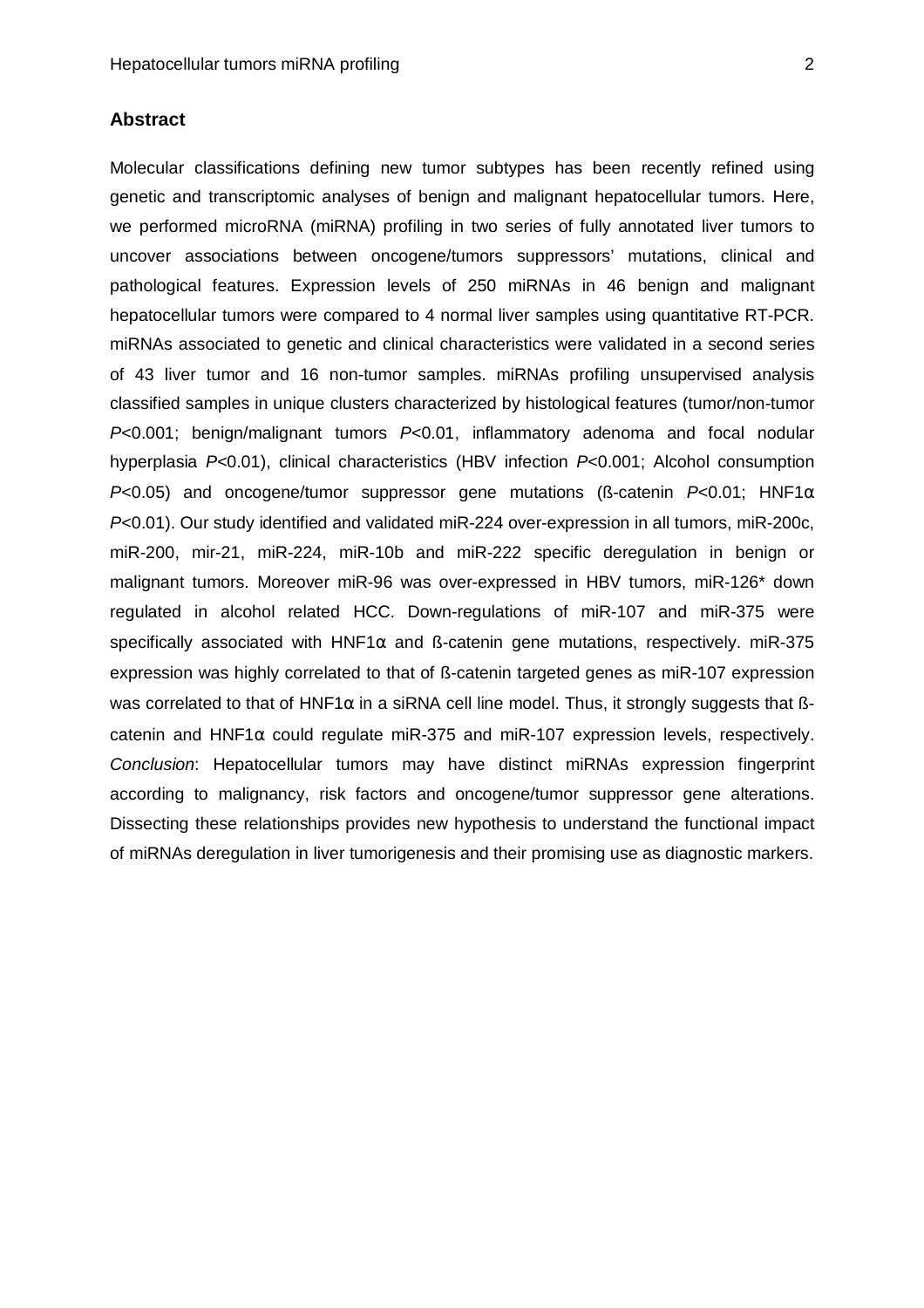#### **Introduction**

Hepatocellular adenomas (HCA) and hepatocellular carcinomas (HCC) are liver tumors heterogeneous in nature with various risk factors, genetics alterations, and clinical features (1-3). HCA are rare benign liver tumors usually developed in women after an oral contraceptive use (4). They are sometime difficult to discriminate from well-differentiated HCC or from focal nodular hyperplasia (FNH), a benign regenerative lesion. Recently, we defined a new molecular classification of HCA according to genetic (HNF1 $\alpha$  or ß-catenin mutations) and phenotypic (inflammation) features (5, 6). We showed that ß-catenin activated HCA were more at risk of malignant transformation than the other HCA subtypes.

Hepatocellular carcinoma (HCC) is the most common malignant tumor in the liver and the third cause of death from cancer. Viral (HBV and HCV infection) and non-viral (Alcohol and aflatoxin B1 ingestion) agents are known to be associated to HCC occurrence. In each tumor, several oncogenic pathways are deregulated (2) and different subtypes of tumors are defined according to genetic and transcriptomic based classification (7, 8). Briefly, two main tumor groups related to chromosome stability/instability were identified and six subgroups (called G1 to G6) were found closely related to genetic (TP53 and ß-catenin mutations), activation of oncogenic pathways (AKT and IGF activation), clinical features (local invasion), and risk factors (HBV exposure).

Apart of genetic and epigenetic abnormalities modifying oncogene and tumor suppressor genes, deregulation of microRNAs (miRNAs) may also contribute to carcinogenesis. miRNAs are small endogenous non-coding RNAs (~22 nucleotides) responsible for a posttranscriptional expression regulation of targeted genes. They promote mRNA degradation and repress mRNA translation by sequence-specific interaction with the 3'-untranslated region of targeted mRNAs (9). Physiologically, miRNAs have been shown to be involved in several processes such as development, apoptosis, proliferation and differentiation (10, 11). Moreover their levels of expression are deregulated in a large number of tumors, some of them were found directly implicated in carcinogenetic mechanisms and several altered expression of miRNAs has previously been described in rat and human HCC (12-14).

We hypothesized that miRNAs deregulation could be related to specific sub-groups of hepatocellular tumors defined by either oncogene/tumors suppressor mutations, histological or clinical features. We first analyzed the expression of 250 miRNAs in a series of 46 malignant and benign hepatocellular tumors extensively characterized compared to 4 normal liver tissues. According to tumor classification, the most significant deregulated miRNAs were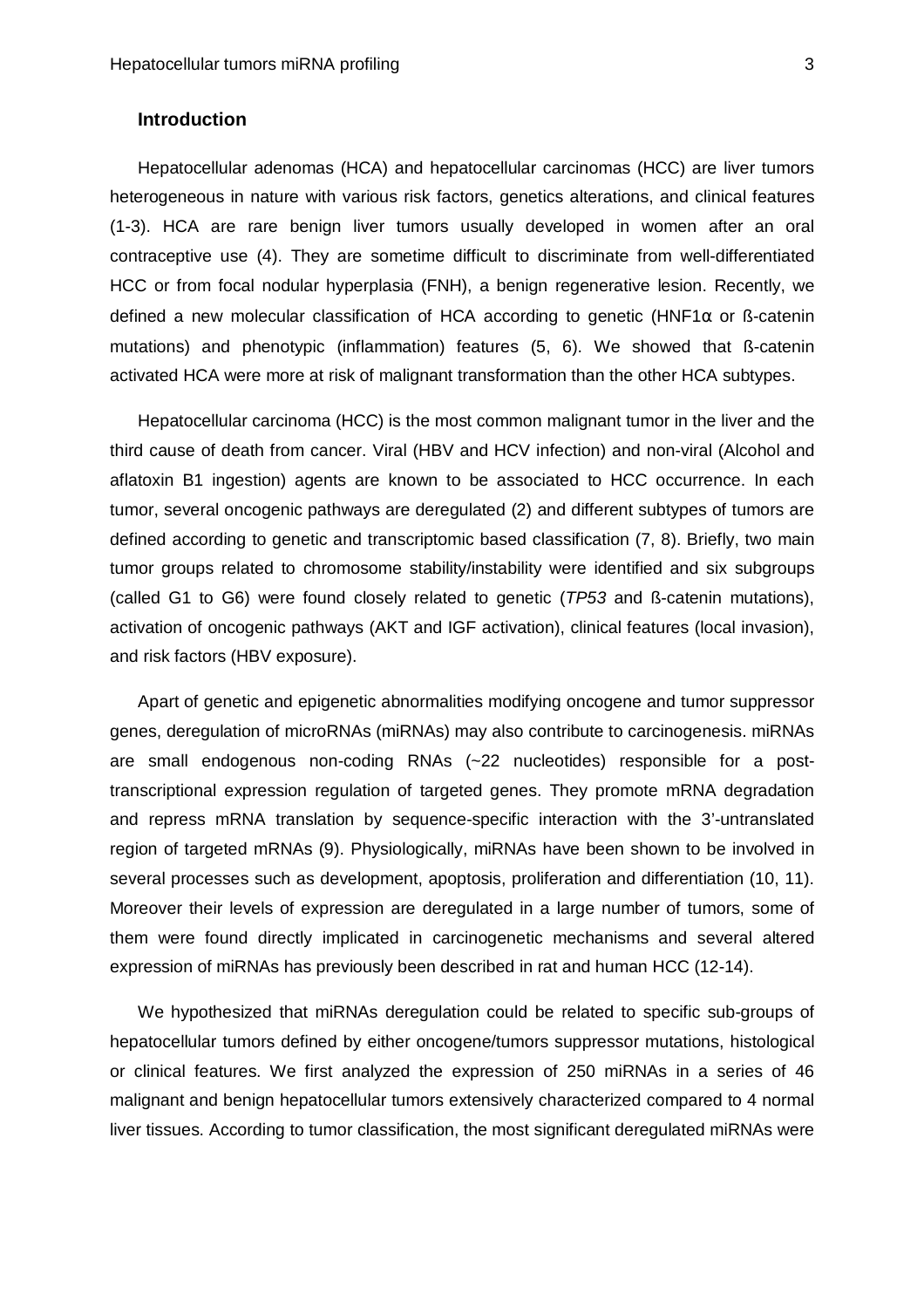selected and their differential expression was validated in a second series of 43 tumors and 16 non-tumor liver tissues including cirrhosis and chronic hepatitis of various etiologies.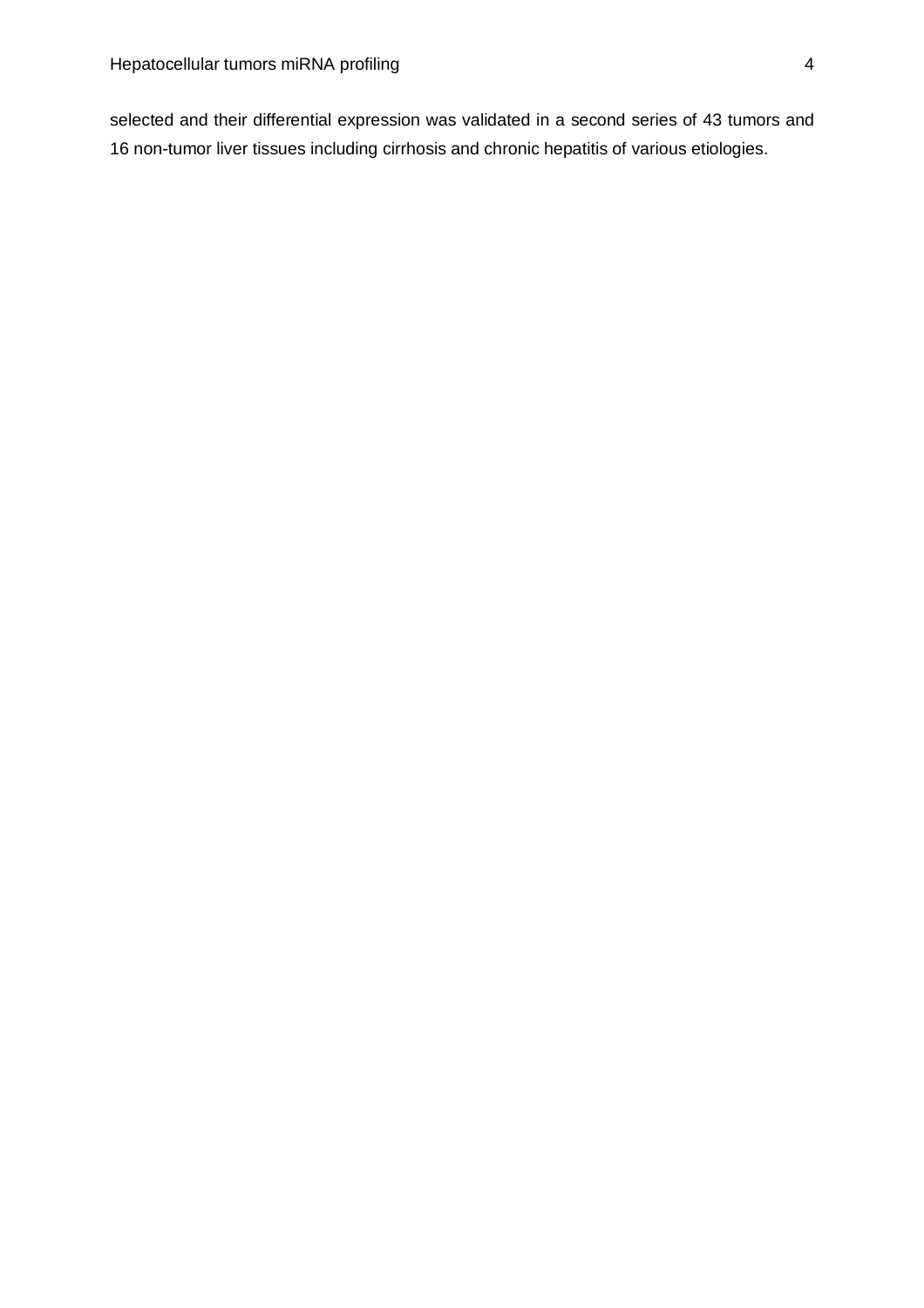#### **Patients and Methods**

#### **Liver Samples and Clinical Data**

A whole series of 109 liver samples (55 HCC, 29 HCA, 5 Focal Nodular Hyperplasia, 30 non tumor liver samples) were collected from 93 patients surgically treated in Bordeaux from 1992 to 2004. Liver tissues were immediately frozen in liquid nitrogen and stored at - 80°C until used for molecular studies. All the patients were recruited in accordance with French law and institutional ethical guidelines. Liver samples were fully clinically, histologically and genetically characterized and divided in two sets **(Table 1)**. Hepatocellular adenomas (HCA) were classified according to the patho-molecular classification taking into account the HNF1 $\alpha$  or  $\beta$ -catenin mutations and the presence of inflammatory infiltrates (5, 6). HCC were classified according to the clinical, pathological and genetic features as classification previously described (7).

#### **Samples total RNAs extraction**

Total RNAs extraction was performed using TRIZOL<sup>®</sup> Reagent (Invitrogen). A 2 mm<sup>3</sup> frozen tissue sample was homogeneized in 800µl of TRIZOL<sup>®</sup> Reagent using a Tissue Lyser Mixer Mill MM 300 (Quiagen). The extraction was performed according to Invitrogen protocol. RNAs were quantified using NanoDrop® ND-1000 and quality was tested by migration of 200 ng RNA on 0.8% agarose gel.

#### **Quantitative RT-PCR**

miRNAs quantitative RT-PCR was performed using TaqMan<sup>®</sup> MicroRNA Human Assays and the ABI PRISM® 7900HT System (Applied Biosystems). The first set of sample was analysed using a set of 250 miRNAs (Applied Biosystems, Supplementary Table 1). The expression of 22 miRNAs was further analysed in the validation set of tumors. For each sample and each miRNA tested, an independent retrotranscription using a specific reverse transcription primer was performed on 5 ng of totals RNAs according to manufacturer's protocol. Ribosomal 18s (R18S) was used for the normalization of expression data. The relative amount of miRNAs and all mRNAs studied in samples, was determined using the 2-  $^{\triangle\triangle CT}$  method where  $\triangle \triangle CT = (CT_{\text{target}}-CT_{\text{R18S}})_{\text{samole}} - (CT_{\text{target}}-CT_{\text{R18S}})_{\text{calibration}}$ . Briefly, for the first set of samples, expression of a miRNA was normalized with R18S and with the mean expression of the corresponding miRNAs in the 4 normal liver samples. For the validation set of samples, expression was normalized with R18s and with one normal liver sample. As the same normal liver RNA was previously included in the first set of experiment, we verified the reproducibility of miRNA expression values obtained in the two experiments. Results of the validated miRNA are provided in Supplementary Table 2.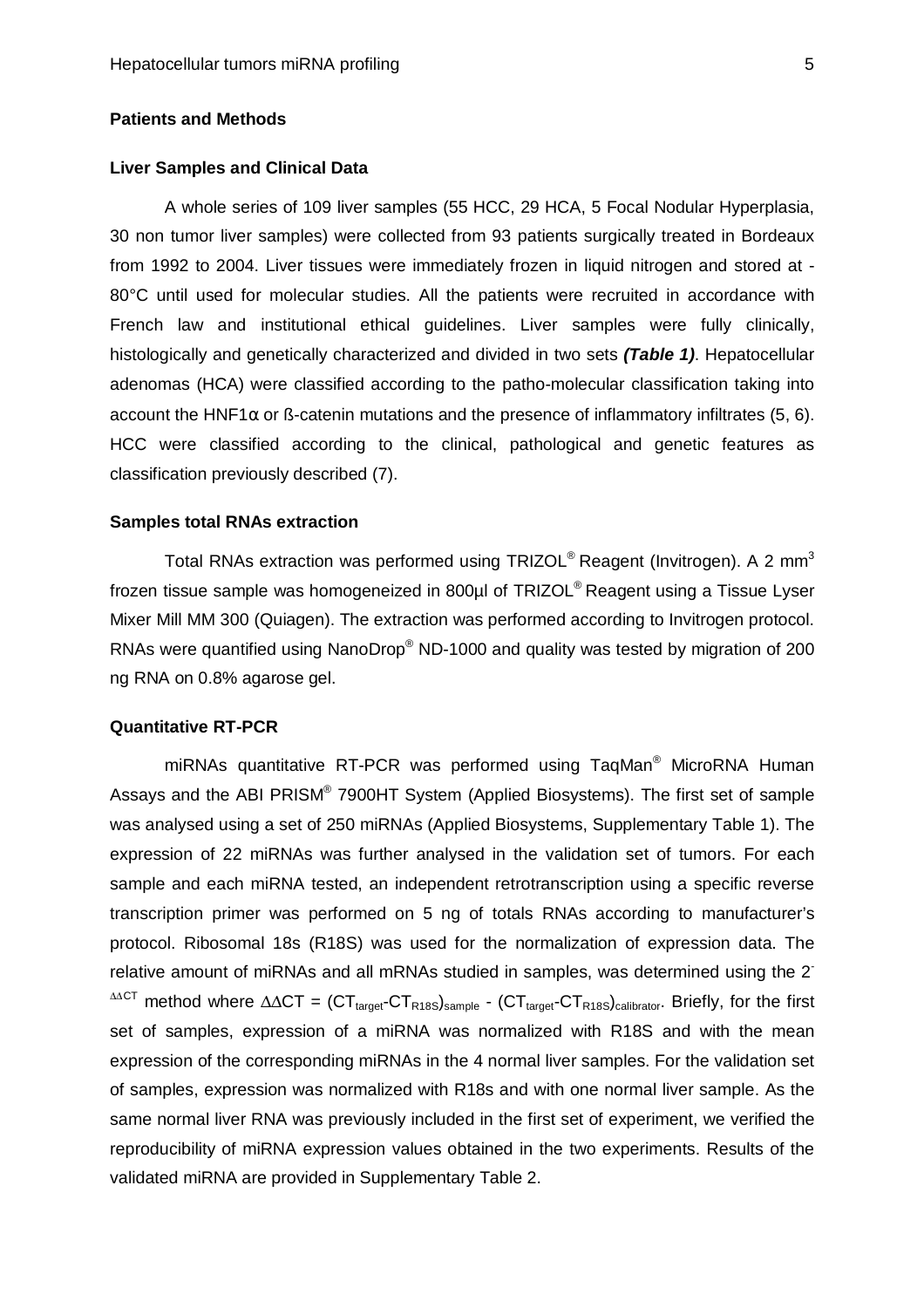HNF1α/TCF1, GLUL, LGR5, TBX3 and PANK1 mRNA expression were measured as previously described (15) using pre-designed primers and probe sets from Applied Biosystems (probe set numbers: Hs00167041\_m1, Hs00374213\_m1, Hs00374213\_m1, Hs00255591\_m1, Hs00379740\_m1).

#### **Clustering analysis**

In the first set of 50 samples, quantitative RT-PCR expression results for the 250 tested miRNAs were filtered, 130 miRNAs were selected on the basis of a Ct value below 31 in at least 10% of the tested samples (Supplementary Table 1). These 130 selected miRNA were used for an unsupervised clustering analysis. Dendrograms classifying samples and genes, with average linkage methods using Pearson correlation as a distance metric, was obtained based on the expression profile of quantitative RT-PCR using the dChip 2006 software (http://biosun1.harvard.edu/complab/dchip/). Clusters were considered significantly associated with a feature when the P value was less than 0.05 with Pearson correlation. miRNAs significantly differentially expressed according to clinical or genetic features identified in the unsupervised clustering analysis were selected for supervised analyses (Supplementary Table 3).

#### **Statistical Analysis**

Statistical analysis was performed using dChip and GraphPad Prism softwares. Quantitative RT-PCR datas were first analysed for differences of expression between samples subgroups using dChip t-test and the nonparametric Mann-Whitney test. miRNAs with a fold change superior to 3 and statistically significant in the two test were selected for validation (Supplementary Table 4). All miRNAs expression data were presented as mean  $\pm$ SEM in subgroups of tumors. Non-parametric Spearman test was used to compare quantitative values of expression. All reported P values were two-tailed and differences were considered significant when the P value was under 0.05.

#### **Cell Culture and Transfections**

HepG2 cells were cultured in Dulbecco's modified Eagle Medium High Glucose (Invitrogen) supplemented with 10% fetal bovine serum, and penicillin/streptomycin. Cells were transfected using Lipofectamine RNAiMax (Invitrogen), in six wells plates, according to the manufacturer's protocol. HNF1 $\alpha$  extinction was performed with a siRNA targeting exon 8 and 9 of  $HNF1\alpha$  (siRNA 3544, sens:GGUCUUCACCUCAGACACUtt; antisens: AGUGUCUGAGGUGAAGACCtg, Ambion). Several siRNA concentrations were tested (0, 0.01, 0.05, 0.1, 0.2, 0.4, 0.6, 0.8, 1, 5, 10, 50 nM) in order to modulate the HNF1 $\alpha$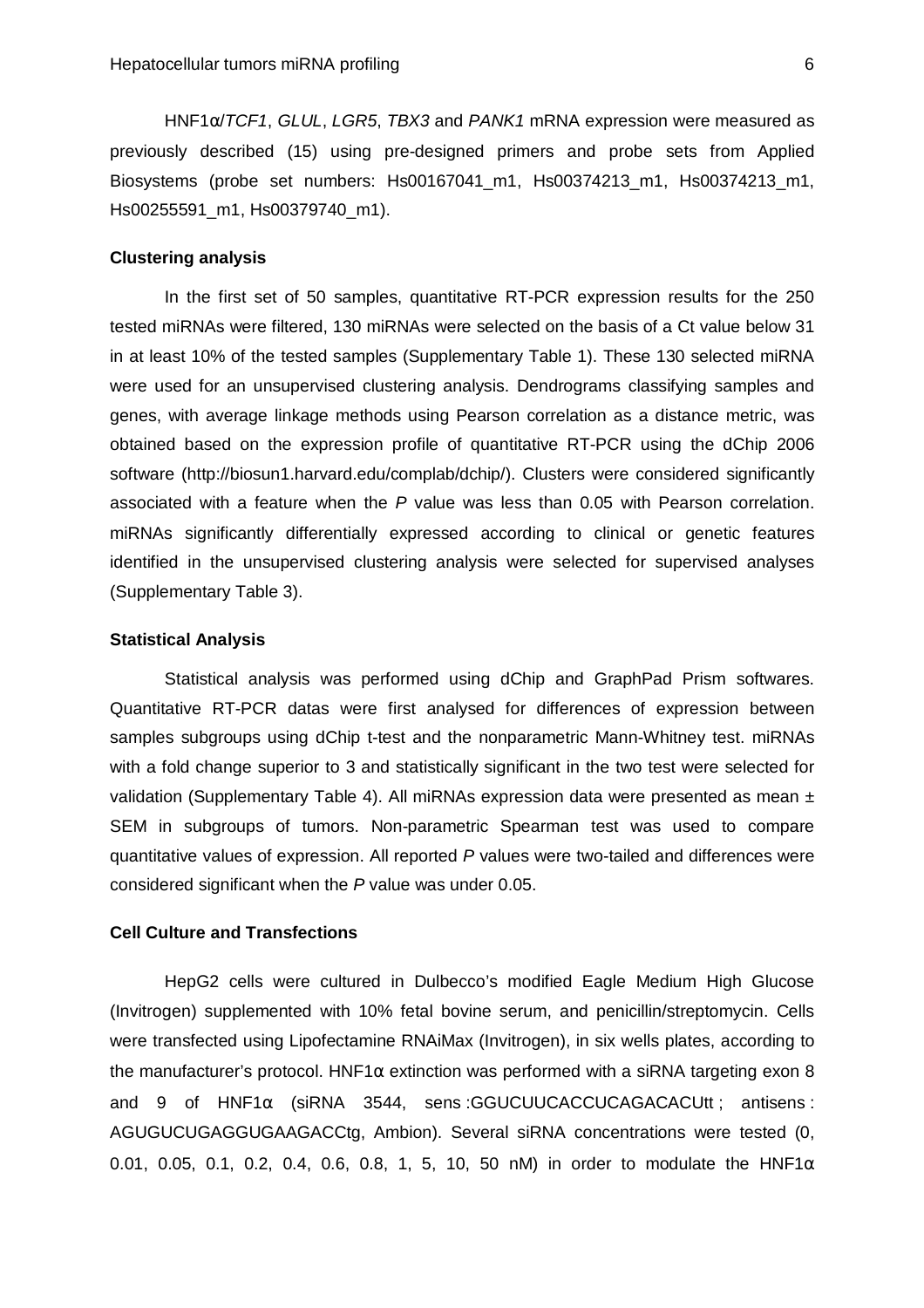expression. Maximal inhibition of HNF1α protein was observed 72h post transfection (see Supplementary Fig. 1). BLOCK-iT Alexa Fluor Red Fluorescent Oligo (Invitrogen) was used as transfected dsRNA control. Western blot was performed using  $HNF1\alpha$  antibody sc-6548 (Santa Cruz Biotechnology). At this time, cells were lysed in TRIZOL® Reagent (Invitrogen) for RNA extraction.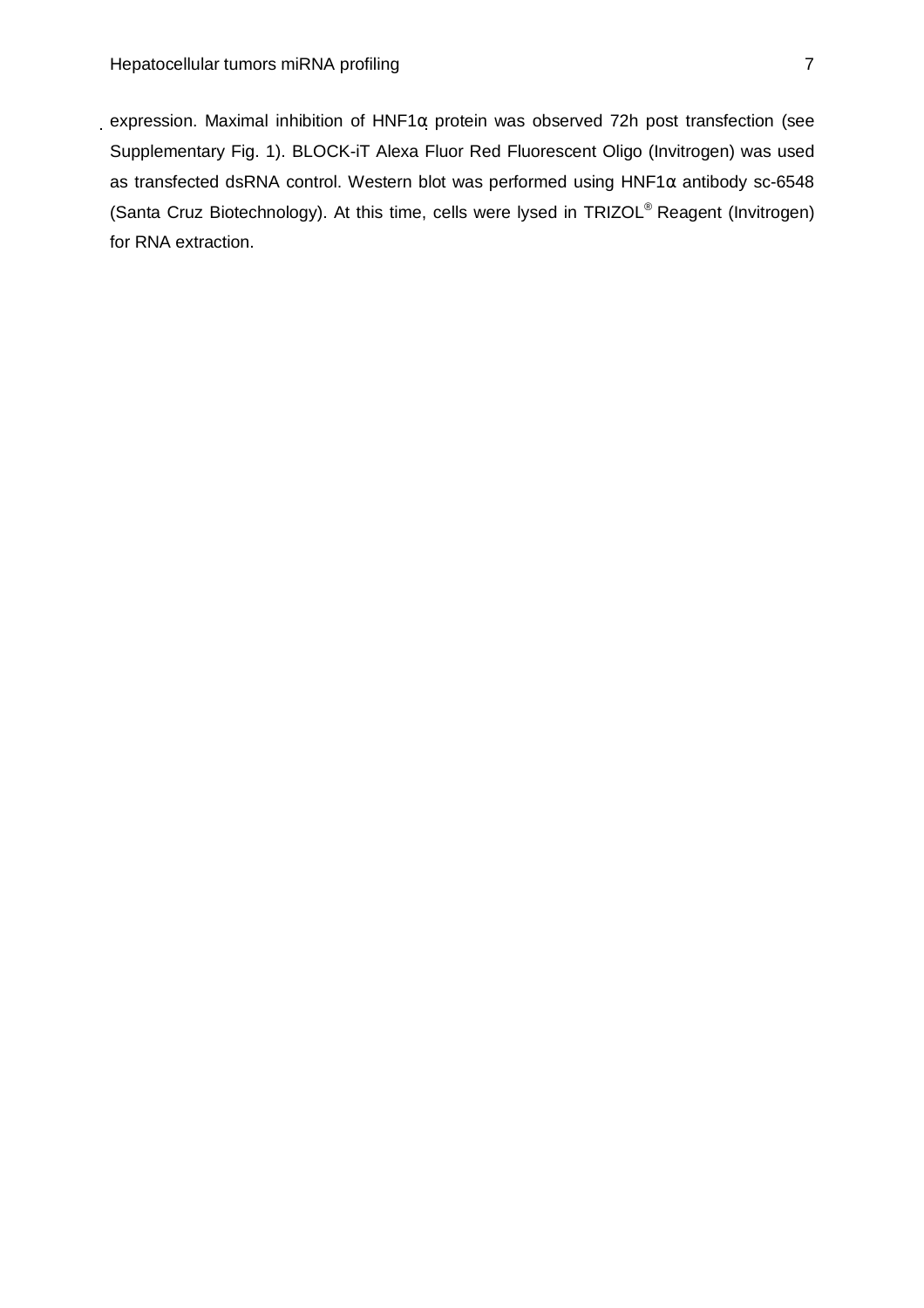#### **Results**

## **Global profiling of miRNAs is related to well defined-subgroups of hepatocellular tumors**

We analyzed the expression level of 250 miRNAs in the first set of samples that included 28 HCC, 13 HCA and 5 FNH compared to 4 normal liver tissues. An unsupervised analysis was performed after selection of the 130 miRNAs expressed in at least 10% of the samples (Fig. 1A). It showed a significant partition between non-tumor and tumor samples  $(P<0.01)$ , benign tumors were divided in three clusters significantly parted from HCC ( $P<0.01$ ). Adenomas were grouped in two distinct clusters corresponding to  $HNF1\alpha$  mutated ( $P<0.01$ ) and Inflammatory HCA (P<0.01) respectively. Focal Nodular Hyperplasias were located on a third cluster (P<0.01) distinct from HCA. In contrast, ß-catenin mutated HCA were spread between two HCA clusters. HCC samples were partitioned in three different clusters significantly characterized either by a specific clinical risk factor (HBV, P<0.001; Alcohol intake, P<0.05) or by a gene mutation (ß-catenin, P<0.01). Two supervised analyses were performed to classify separately benign and malignant tumors using the list of genes differentially expressed in each clinical or genetic features significantly associated to clusters in the unsupervised analysis (Fig. 1B and C, Supplementary Table 3).

#### **Specific miRNA deregulations related to benign or malignant features.**

As shown above, miRNA profiling could classify hepatocellular tumors according to pathological, clinical and genetic features. Thus, we aimed to identify and validate, in a second series of tumors, miRNA with a deregulated expression the most closely associated to such specific features. First, we identified miRNAs specifically deregulated in tumors when compared with non-tumor liver samples, and several were validated (Fig. 2). Three miRNAs were found significantly up-regulated (miR-224) or down-regulated (miR-422b and mir-122a) in both benign and malignant tumors (Fig. 2A). Second, we validated miRNAs with a level of expression significantly different between malignant and benign tumors. Corresponding to these criteria, miR-200c and miR-203 were under-expressed in benign tumors (Fig. 2B) while mir-21, miR-222 and miR-10b were significantly over-expressed in HCC (Fig. 2C). Finally, miR-224, that was differentially expressed between tumor and non-tumor liver tissues, was also significantly over-expressed in HCC when compared to benign tumors (Fig. 2A).

#### **miRNAs deregulation related to tumor suppressor/oncogene mutations in HCA**

We searched for miRNAs deregulation that could characterize specific subgroups of benign tumors. While unsupervised clustering enabled to correctly classify inflammatory HCA and FNH in two specific clusters, no miRNA displayed a sufficient fold change of expression to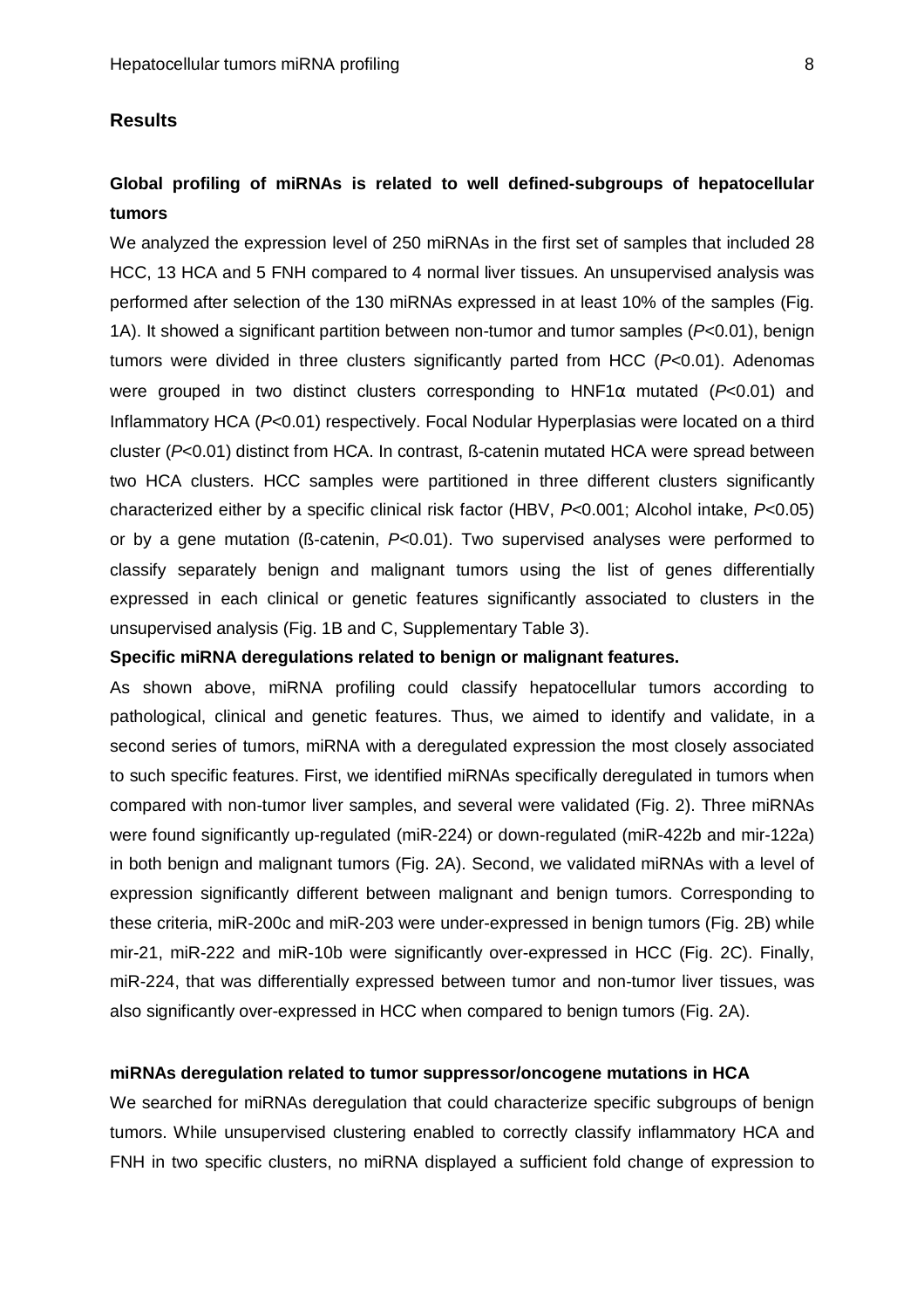grant further validation. In contrast, a robust under expression of miR-375 was validated in ßcatenin–mutated HCA when compared to the other HCA (fold change: -14.2, P<0.001 in overall samples, Fig. 3A). Among 15 miRNAs significantly deregulated in HNF1 $\alpha$ -mutated HCA, we validated the under expression of miR-107 in HNF1 $\alpha$  mutated HCAs when compared to the other HCA (fold change: -3.6; P<0.001, in overall samples, Fig. 3B). This observation suggested that the HNF1 $\alpha$  transcription factor could regulate, directly or not, the expression of miR-107. To test this hypothesis, we performed an HNF1 $\alpha$  silencing using several doses of specific siRNA targeting  $HNF1\alpha$  in HepG2 hepatocellular cell line and we assayed the consequences on miR-107 expression level. The silencing of HNF1 $\alpha$ significantly correlated with the extinction of miR-107 in a dose-effect manner (Spearman r: -0.92; P<0.0001, Fig. 3C). This result suggested that  $HNF1\alpha$  may control the expression of miR-107. MiR-107 is located in the intron 5 of PANK1 gene coding for the pantothenate kinase 1. We tested if the miR-107 and PANK1 expression could be co-regulated. We showed that PANK1 mRNA expression was not affected by HNF1 $\alpha$  silencing, suggesting that regulation of miR-107 by HNF1 $\alpha$  was independent of PANK1 status (Supplementary Fig. 2). According to the hypothesis of a direct regulation of miR-107 by HNF1 $\alpha$ , the *in silico* search (using Genomatix softwares) revealed two potential HNF1α binding sites located -1852 and - 1543 base pairs upstream of the pre-miRNA initiation site. However, the direct role of HNF1 $\alpha$ remained to be fully demonstrated by a functional analysis of the putative promoter region.

#### **miRNAs deregulation related to genetic features and risk factors in HCC**

As shown in Fig. 1, miRNAs deregulations were associated with alcohol consumption and HBV infection in HCC. We validated miR-126\* under-expression in HCC related to alcohol abuse when compared to the other HCC (fold change: 2.7; P<0.001, in overall samples, Fig. 4A). Similarly, we also validated a significant over-expression of miR-96 in HBV related HCC when compared to non-infected tumors (fold change: 5.7; P<0.01, in overall samples, Fig. 4B). In contrast, the level of expression of miR-126\* and miR-96 did not vary significantly among the various subtypes of non-tumor liver tissues (Supplementary Fig. 3). In particular, no significant variation was observed in cirrhosis or in HBV related non-tumor samples. As suggested by the unsupervised clustering, no miRNA were found significantly deregulated in HCCs HCV infected versus non-infected HCCs. Similarly, no significant difference was found according to the level of cell differentiation.

microRNAs deregulations were also related to the ß-catenin oncogene mutation in the unsupervised clustering analysis (Fig 1). As in ß-catenin mutated HCAs, we validated the extinction of miR-375 in HCC characterized by a ß-catenin activating mutation (fold change: - 44; P<0.001, in overall samples, Fig. 4C). We also found a significant anti-correlation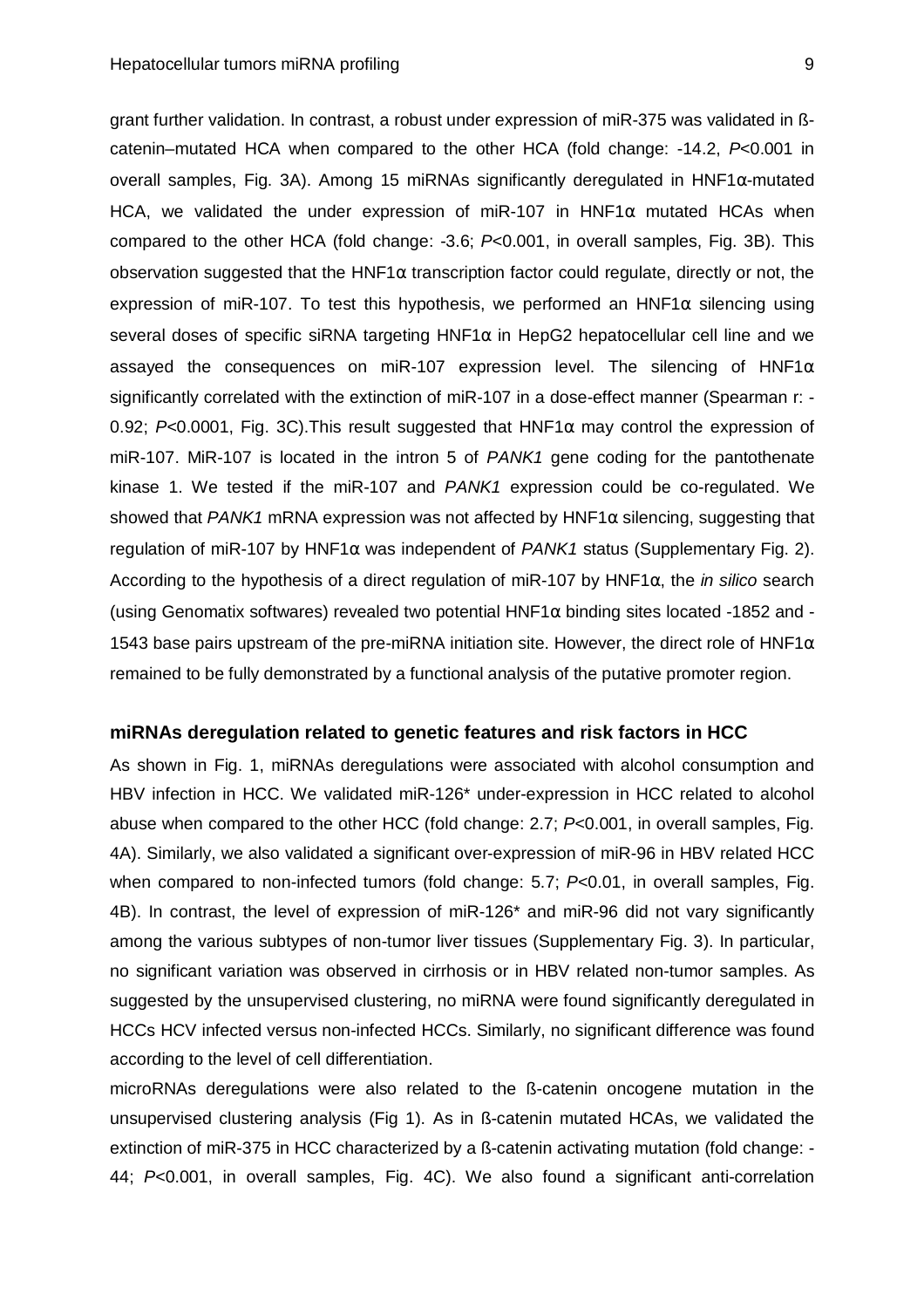between the level of expression of miR-375 and three genes regulated by ß-catenin, TBX3, LGR5 and GLUL in HCA as well in HCC (Fig. 4D). Finally, no significant differences in miRNA expression was observed in non-tumor liver tissues according to HCV or HBV infection, alcohol intake and cirrhosis.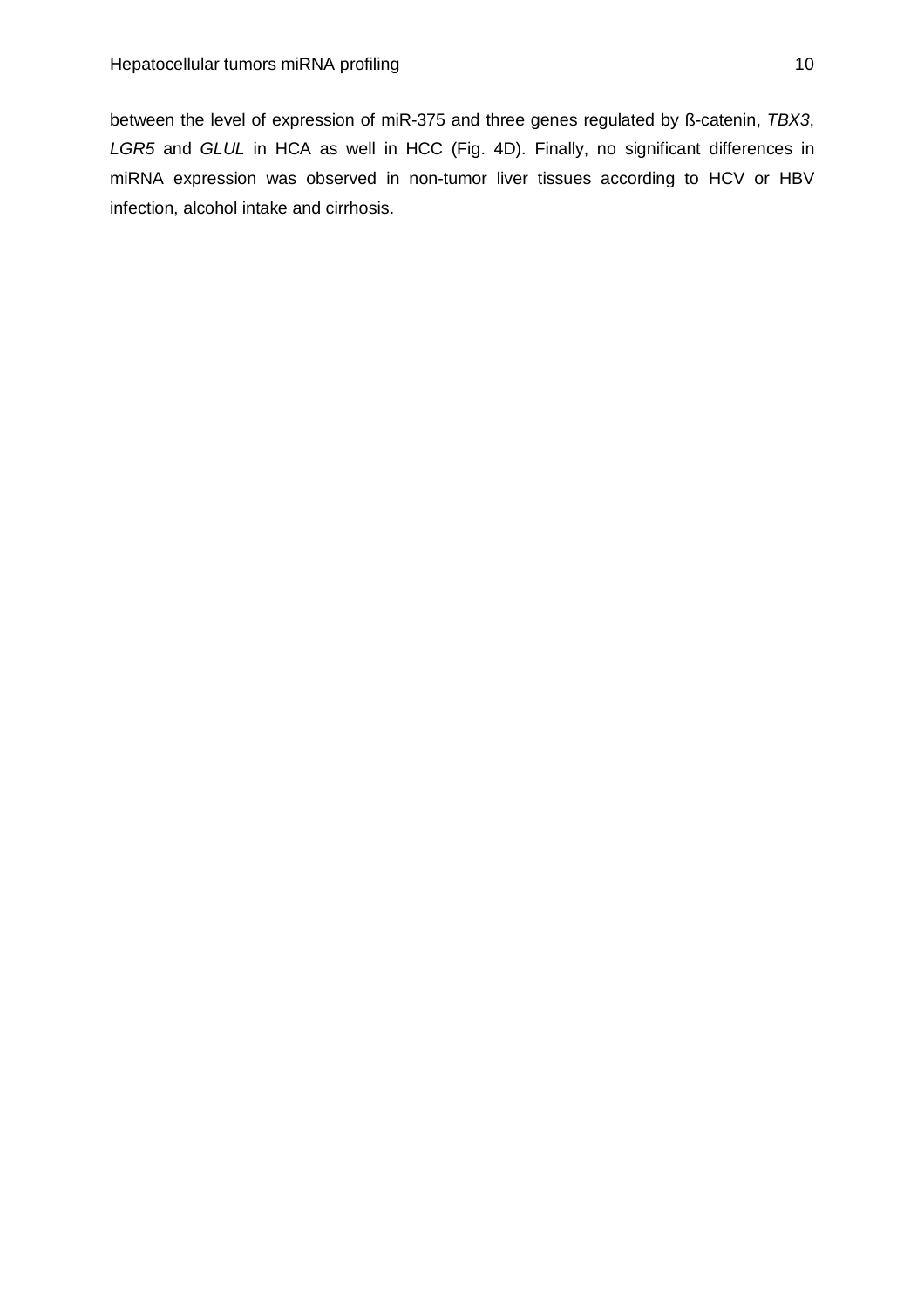#### **Discussion**

Aberrant patterns of miRNAs expression have already been described in several hematological and solid tumors, including HCC (see for review (16)). In the present work, we have identified, for the first time, miRNAs expression patterns that can unambiguously differentiate benign, malignant and several subtypes of hepatocellular tumors according to specific risk factors, oncogene and tumor suppressor gene mutations. These new findings and the most significant deregulated miRNAs are summarized in Fig. 5.

In the present work, several miRNAs previously associated with malignancy were identified as significantly deregulated in hepatocellular subgroup of tumors. Most notably, we showed that miR-224 previously identified as over-expressed in HCC (14) was also upregulated in benign hepatocellular tumors, including adenomas and focal nodular hyperplasia that are regenerative polyclonal nodules (17), but at a lesser degree. Similarly, miR-122a has been previously found down-regulated in human and rodent HCC (12); this microRNA, highly expressed in the liver, is essential for HCV replication (18) and it modulates cyclin G1 expression in HCC cell-line (19). Here, we showed that miR-122a is also down-regulated in both human benign and malignant hepatocellular tumors. Thus, concomitant analysis of benign and malignant tumors enabled us to associate deregulation of expression of miR-224, 422b and 122a with common early events in hepatocellular tumorigenesis.

Only few miRNAs deregulations have been previously described in benign tumors (20, 21). Interestingly, in pituitary adenoma, miRNAs pattern of expression were significantly related to tumor subtype according to histotypes and secreting characteristics (20). In thyroid nodules, most of the miRNAs deregulated in carcinomas have demonstrated also an altered expression in adenomas (21). Here, we identified miRNA (miR-200c and miR-203) with an expression specifically down-deregulated in benign hepatocellular tumors when compared to normal liver tissues or HCC. A lower expression of miR-203 was also previously described in non-secreting pituitary adenomas when compared with growth hormone pituitary secreting adenomas (20). In hepatocellular tumors, we showed that miRNAs profile of expression in benign tumor differed according to tumor subtype defined by oncogene and tumor suppressor gene mutation or by histological phenotype. These results enlightened the importance of refining classification based on molecular and meticulous characterization of the tumor phenotypes, including for benign tumors.

Here we validated a significant over-expression of miR-10b, miR-21 and miR-222 in HCC when compared with benign tumors and non-tumor liver tissues. Interestingly, overexpression of these three miRNAs was previously identified as important key factors to promote cell invasion or proliferation in various epithelial tumor types. Recently, Ma and collaborators identified miR-10b as a microRNA highly expressed in metastatic breast tumors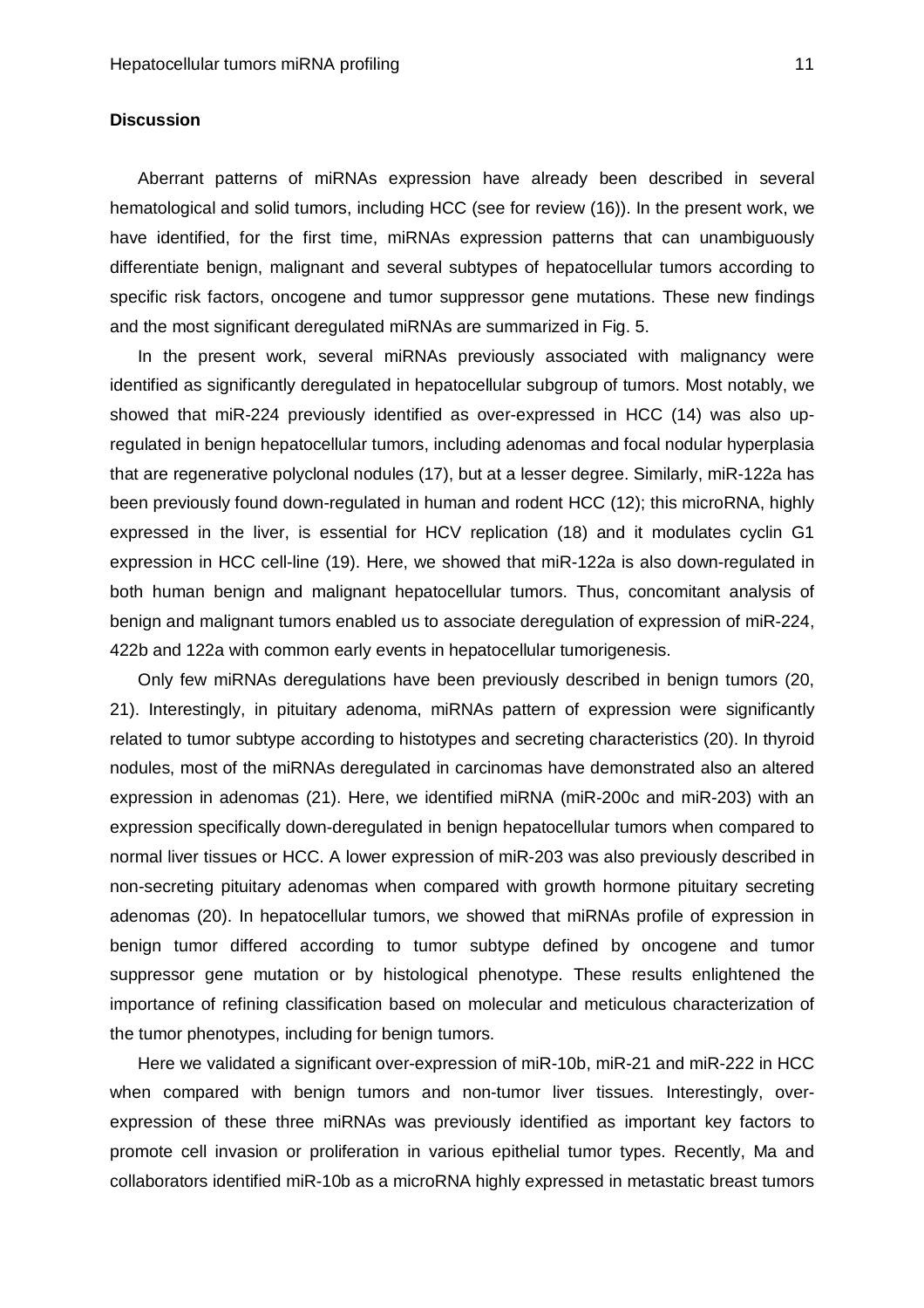that promotes cell migration and invasion (22). They showed that miR-10b expression is induced by twist allowing miR-10b to inhibit translation of the messenger RNA encoding homeobox D10, resulting in increased expression of a well-characterized pro-metastatic gene, RHOC. miR-222 over expression promotes cell proliferation by targeting p27Kip1 in prostate and thyroid carcinoma (23, 24). Finally, miR-21 over-expression down-regulates the Pdcd4 tumor suppressor and stimulates invasion, intravasation and metastasis in colorectal cancer (25). Higher over-expression of miR-21 was also previously associated with poorly differentiated HCC and it participates to down-regulate the level of expression of PTEN (13).

Our results identified the deregulation of two miRNAs, miR-96 and miR-126\*, as significantly associated with different risk factors of HCC, HBV infection and alcohol consumption, respectively. To our knowledge, miR-96 and miR-126\* have not been directly implicated in pathways related to carcinogenesis. Because no significant variation in the expression of these two microRNAs was observed in non-tumor tissues according to HBV infection or alcohol intake, it suggests that microRNAs deregulations are directly linked to carcinogenetic processes specifically induced by these two risk factors. In fact, using transcriptomic and genetic global analyses we have previously shown that carcinogenesis mechanisms in HBV related HCC were particular, closely related to chromosome instability, AKT activation and fetal features in gene expression (7, 8). In contrast, microRNA profiling is the first global genomic approach that enabled to discriminate HCC related to alcohol abuse from the other tumors. Consequences of the miR-126\* deregulation remained to be explored in alcohol related tumors and HCC associated to other risk factors.

For the first time, we identified miRNAs deregulation in hepatocellular human tumors closely related to specific oncogene or tumor suppressor gene mutations. However, in cell line models, some miRNAs have been shown to be under control of oncogene (27) or tumor suppressor (28). The low expression of miR-375 in both HCA and HCC mutated for ß-catenin together with the highly significant anti-correlation between miR-375 level of expression and genes targeted by ß-catenin argue for a direct link between β-catenin activation and repression of miR-375. This is an important result since ß-catenin is a major oncogene activated in 30 to 40% of the HCC. It increases the complexity of regulation of expression by ß-catenin adding yet another layer of control with microRNA to the RNA and translation control level. In HCA, we showed a specific under-expression of miR-107 in HNF1 $\alpha$ inactivated samples. It has been suggested by in silico analysis that miR-107 could regulate the expression level of several predicted target proteins involved in lipid metabolism. Underexpression of miR-107 is predicted to promote acetyl-coA and lipids levels (26). Interestingly, we previously showed that  $HNF1\alpha$  inactivated HCA exhibited a steatotic phenotype resulting from an activation of lipogenesis (29). Thus, we can hypothesize that miR-107 under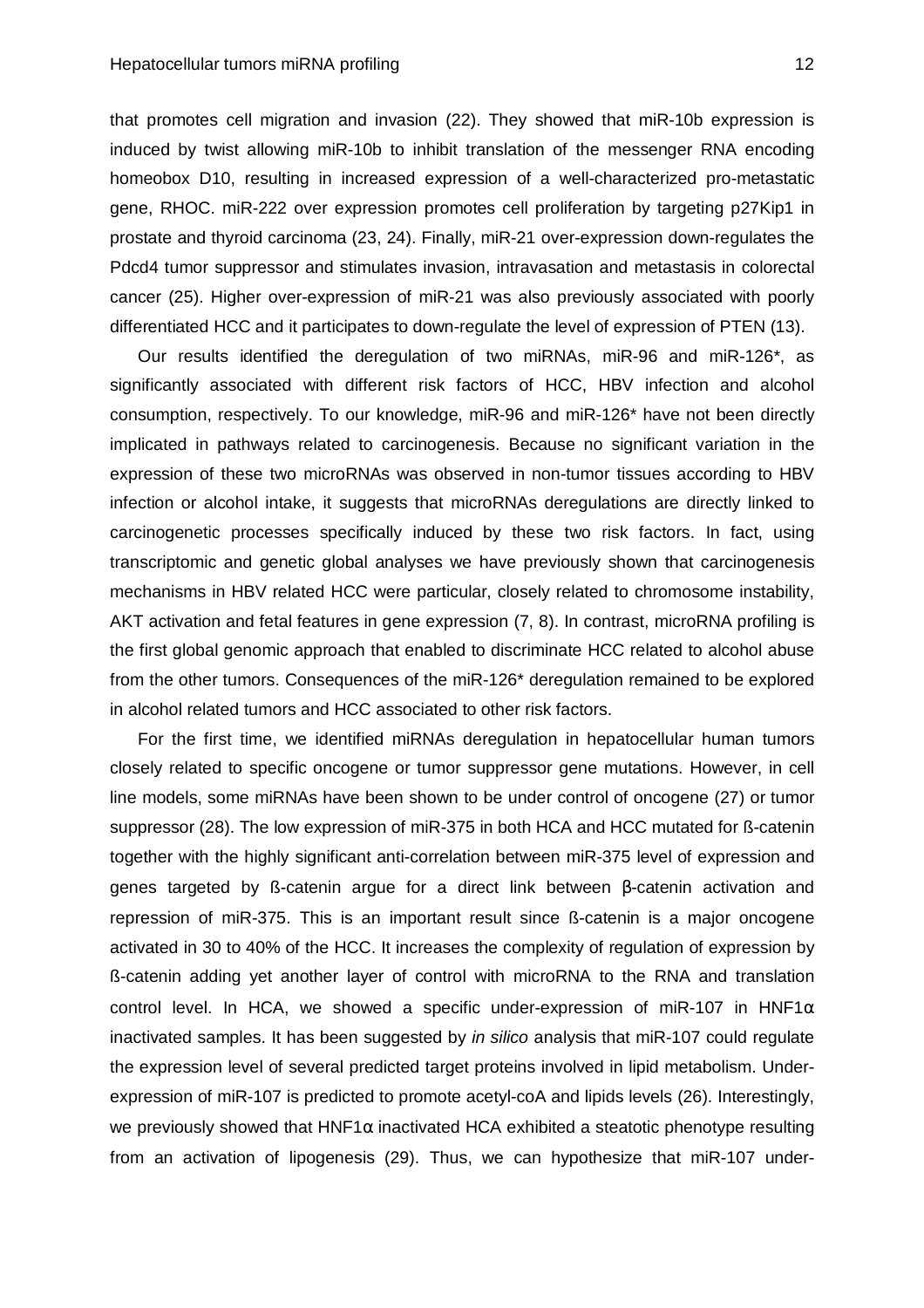expression specifically observed in HNF1 $\alpha$  inactivated HCA may contribute to the steatotic phenotype and lipid accumulation. Our data suggest that this miRNA could be regulated by HNF1 $\alpha$  like the recently identified miR-194 during intestinal epithelial Caco-2 cell line differentiation (30).

In conclusion, this work revealed an additional layer of gene alterations to better characterize hepatocellular tumors. It allowed the identification of miRNAs deregulation closely correlated to clinical and histological subtypes of tumors as well as to oncogene and tumor suppressor gene mutations. The gene and protein networks directly targeted and affected by these miRNAs that participate to tumorigenesis remain to be extensively explored.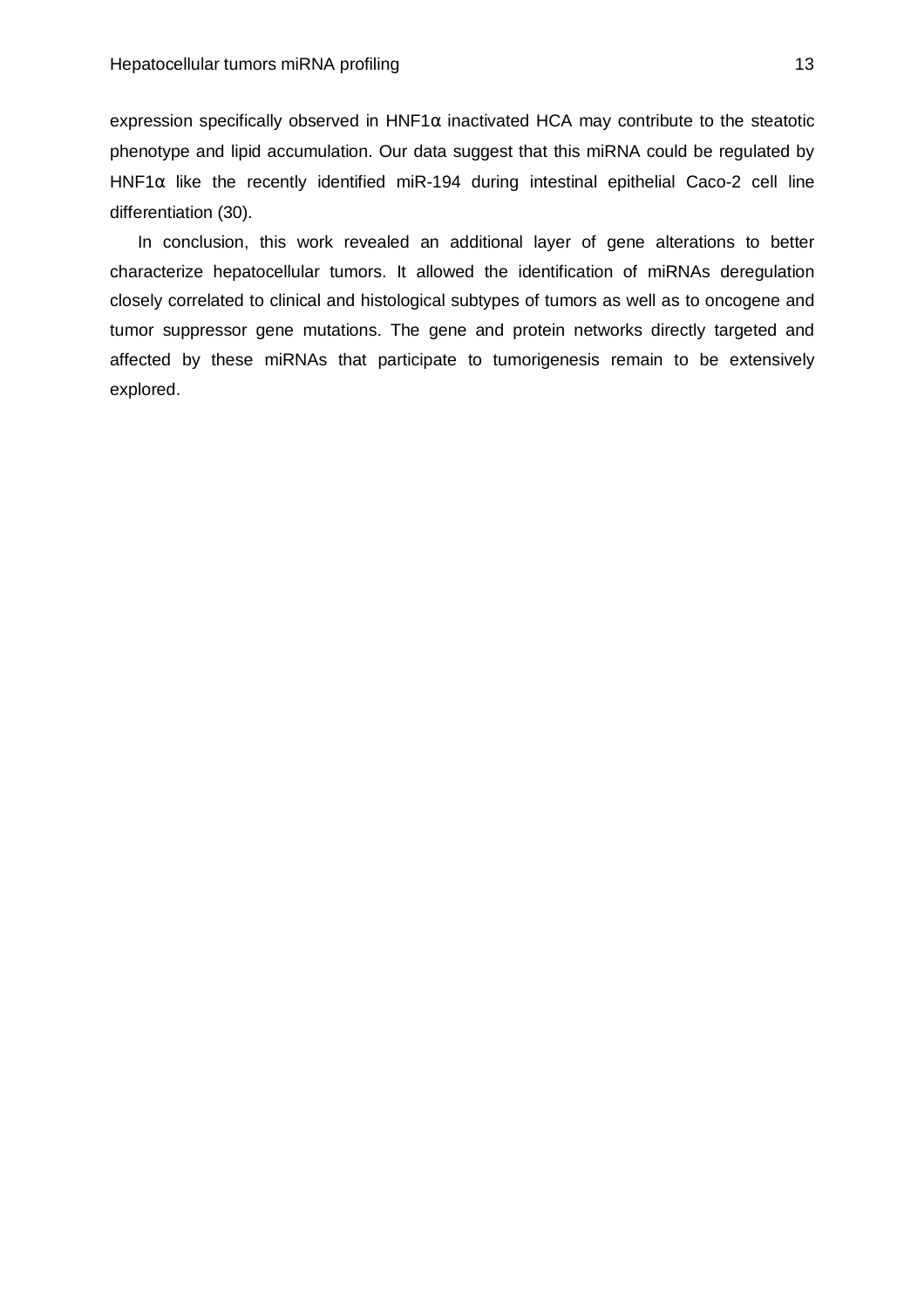## References

1. El-Serag HB. Hepatocellular carcinoma: recent trends in the United States. Gastroenterology 2004;127:S27-34.

2. Laurent-Puig P, Zucman-Rossi J. Genetics of hepatocellular tumors. Oncogene 2006;25:3778-3786.

3. Villanueva A, Newell P, Chiang DY, Friedman SL, Llovet JM. Genomics and signaling pathways in hepatocellular carcinoma. Semin Liver Dis 2007;27:55-76.

4. Baum JK, Bookstein JJ, Holtz F, Klein EW. Possible association between benign hepatomas and oral contraceptives. Lancet 1973;2:926-929.

5. Bioulac-Sage P, Rebouissou S, Thomas C, Blanc JF, Saric J, Sa Cunha A, Rullier A, et al. Hepatocellular adenoma subtype classification using molecular markers and immunohistochemistry. Hepatology 2007;46:740-748.

6. Zucman-Rossi J, Jeannot E, Nhieu JT, Scoazec JY, Guettier C, Rebouissou S, Bacq Y, et al. Genotype-phenotype correlation in hepatocellular adenoma: new classification and relationship with HCC. Hepatology 2006;43:515-524.

7. Boyault S, Rickman DS, de Reynies A, Balabaud C, Rebouissou S, Jeannot E, Herault A, et al. Transcriptome classification of HCC is related to gene alterations and to new therapeutic targets. Hepatology 2007;45:42-52.

8. Laurent-Puig P, Legoix P, Bluteau O, Belghiti J, Franco D, Binot F, Monges G, et al. Genetic alterations associated with hepatocellular carcinomas define distinct pathways of hepatocarcinogenesis. Gastroenterology 2001;120:1763-1773.

9. Bartel DP. MicroRNAs: genomics, biogenesis, mechanism, and function. Cell 2004;116:281-297.

10. Ambros V. The functions of animal microRNAs. Nature 2004;431:350-355.

11. Miska EA. How microRNAs control cell division, differentiation and death. Curr Opin Genet Dev 2005;15:563-568.

12. Kutay H, Bai S, Datta J, Motiwala T, Pogribny I, Frankel W, Jacob ST, et al. Downregulation of miR-122 in the rodent and human hepatocellular carcinomas. J Cell Biochem 2006;99:671-678.

13. Meng F, Henson R, Wehbe-Janek H, Ghoshal K, Jacob ST, Patel T. MicroRNA-21 regulates expression of the PTEN tumor suppressor gene in human hepatocellular cancer. Gastroenterology 2007;133:647-658.

14. Murakami Y, Yasuda T, Saigo K, Urashima T, Toyoda H, Okanoue T, Shimotohno K. Comprehensive analysis of microRNA expression patterns in hepatocellular carcinoma and non-tumorous tissues. Oncogene 2006;25:2537-2545.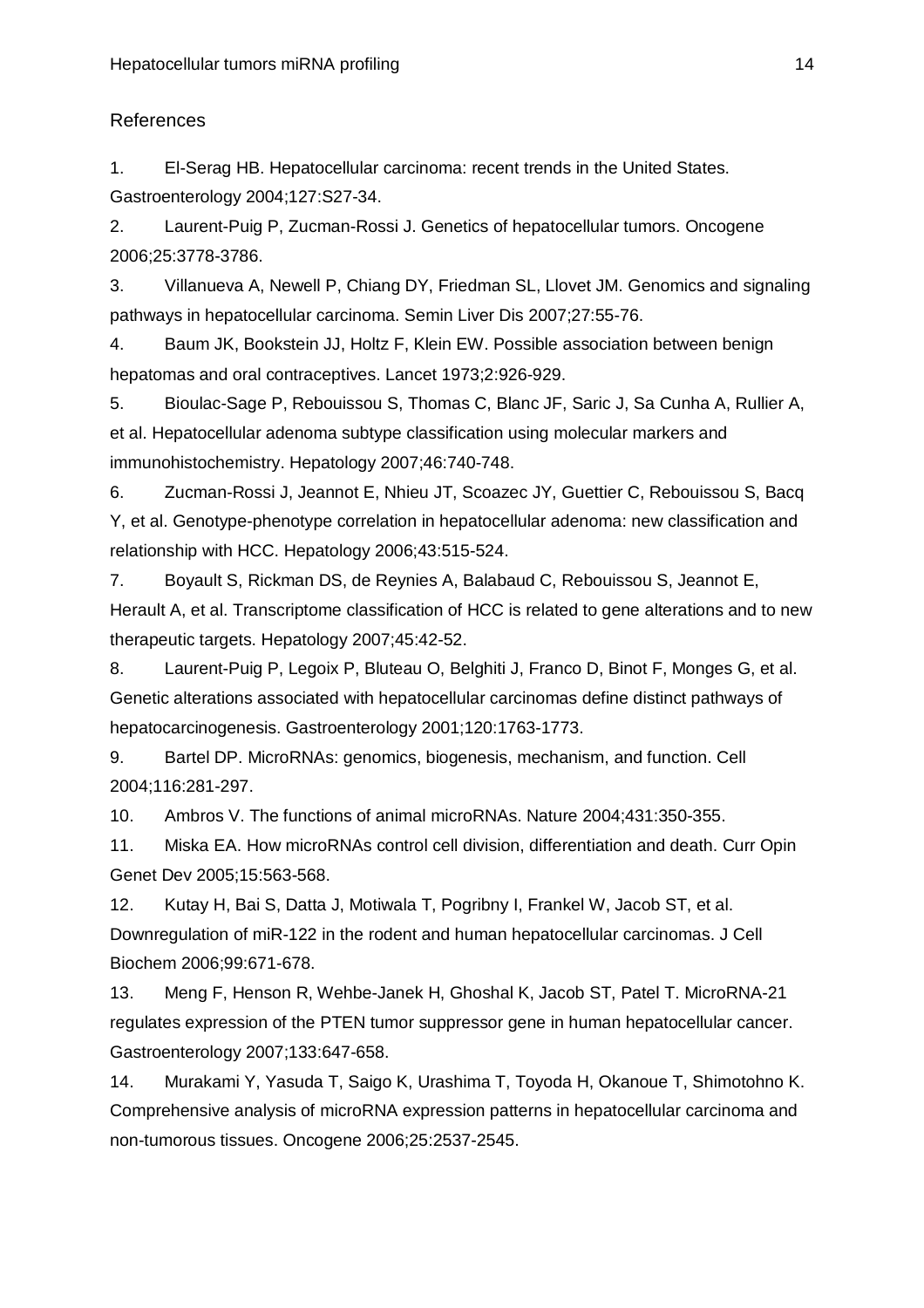15. Rebouissou S, Vasiliu V, Thomas C, Bellanne-Chantelot C, Bui H, Chretien Y, Timsit J, et al. Germline hepatocyte nuclear factor 1alpha and 1beta mutations in renal cell carcinomas. Hum Mol Genet 2005;14:603-614.

16. Calin GA, Croce CM. MicroRNA signatures in human cancers. Nat Rev Cancer 2006;6:857-866.

17. Rebouissou S, Bioulac-Sage P, Zucman-Rossi J. Molecular pathogenesis of focal nodular hyperplasia and hepatocellular adenoma. J Hepatol 2007.

18. Jopling CL, Yi M, Lancaster AM, Lemon SM, Sarnow P. Modulation of hepatitis C virus RNA abundance by a liver-specific MicroRNA. Science 2005;309:1577-1581.

19. Gramantieri L, Ferracin M, Fornari F, Veronese A, Sabbioni S, Liu CG, Calin GA, et al. Cyclin G1 is a target of miR-122a, a microRNA frequently down-regulated in human hepatocellular carcinoma. Cancer Res 2007;67:6092-6099.

20. Bottoni A, Zatelli MC, Ferracin M, Tagliati F, Piccin D, Vignali C, Calin GA, et al. Identification of differentially expressed microRNAs by microarray: a possible role for microRNA genes in pituitary adenomas. J Cell Physiol 2007;210:370-377.

21. Weber F, Teresi RE, Broelsch CE, Frilling A, Eng C. A limited set of human MicroRNA is deregulated in follicular thyroid carcinoma. J Clin Endocrinol Metab 2006;91:3584-3591.

22. Ma L, Teruya-Feldstein J, Weinberg RA. Tumour invasion and metastasis initiated by microRNA-10b in breast cancer. Nature 2007;449:682-688.

23. Galardi S, Mercatelli N, Giorda E, Massalini S, Frajese GV, Ciafre SA, Farace MG. miR-221 and miR-222 expression affects the proliferation potential of human prostate carcinoma cell lines by targeting p27Kip1. J Biol Chem 2007;282:23716-23724.

24. Visone R, Russo L, Pallante P, De Martino I, Ferraro A, Leone V, Borbone E, et al. MicroRNAs (miR)-221 and miR-222, both overexpressed in human thyroid papillary carcinomas, regulate p27Kip1 protein levels and cell cycle. Endocr Relat Cancer 2007;14:791-798.

25. Asangani IA, Rasheed SA, Nikolova DA, Leupold JH, Colburn NH, Post S, Allgayer H. MicroRNA-21 (miR-21) post-transcriptionally downregulates tumor suppressor Pdcd4 and stimulates invasion, intravasation and metastasis in colorectal cancer. Oncogene 2007.

26. Wilfred BR, Wang WX, Nelson PT. Energizing miRNA research: a review of the role of miRNAs in lipid metabolism, with a prediction that miR-103/107 regulates human metabolic pathways. Mol Genet Metab 2007;91:209-217.

27. Schulte JH, Horn S, Otto T, Samans B, Heukamp LC, Eilers UC, Krause M, et al. MYCN regulates oncogenic MicroRNAs in neuroblastoma. Int J Cancer 2007;122:699-704.

28. He L, He X, Lowe SW, Hannon GJ. microRNAs join the p53 network--another piece in the tumour-suppression puzzle. Nat Rev Cancer 2007;7:819-822.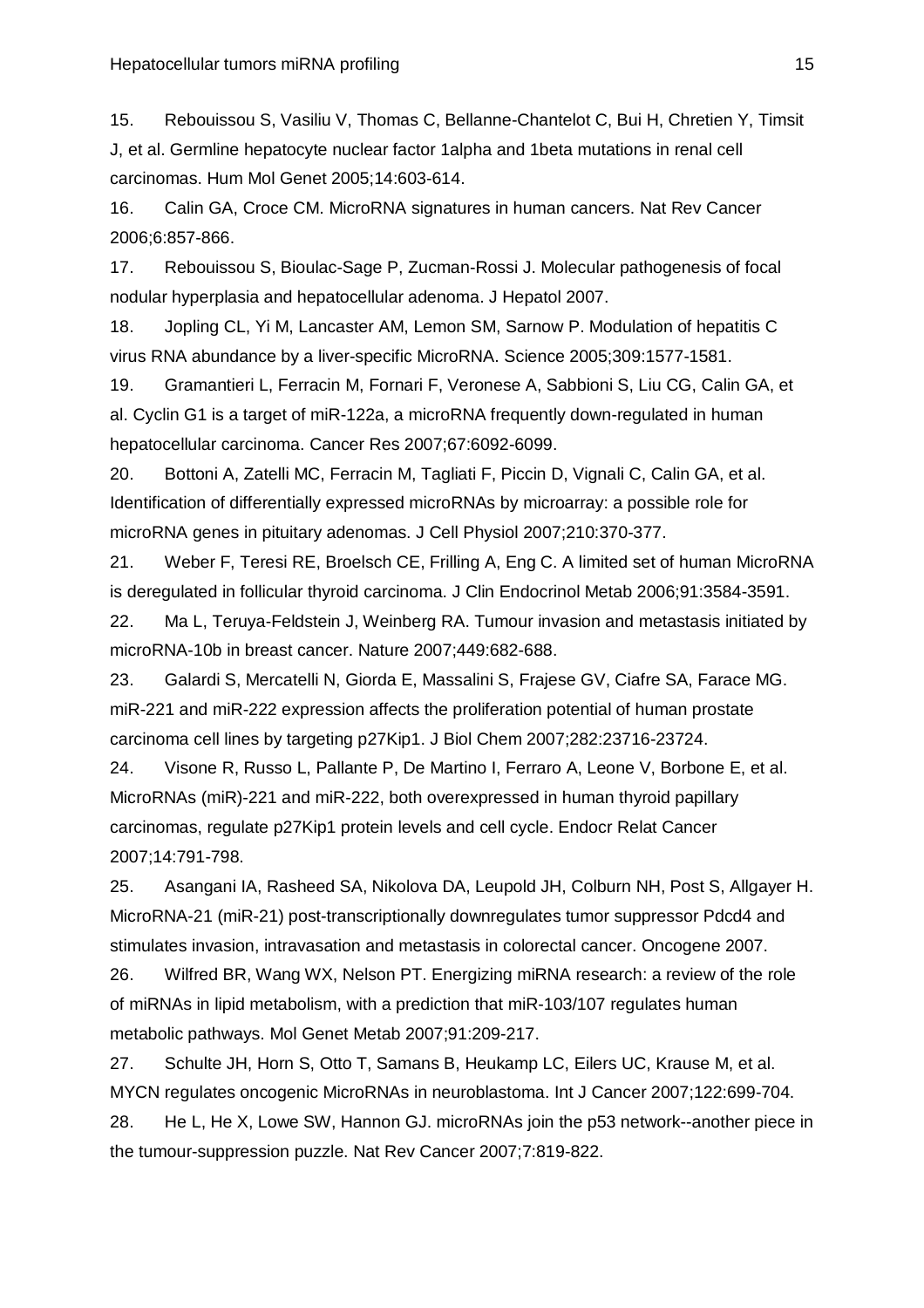29. Rebouissou S, Imbeaud S, Balabaud C, Boulanger V, Bertrand-Michel J, Terce F, Auffray C, et al. HNF1alpha inactivation promotes lipogenesis in human hepatocellular adenoma independently of SREBP-1 and carbohydrate-response element-binding protein (ChREBP) activation. J Biol Chem 2007;282:14437-14446.

30. Hino K, Fukao T, Watanabe M. Regulatory interaction of HNF1-alpha to microRNA-194 gene during intestinal epithelial cell differentiation. Nucleic Acids Symp Ser (Oxf) 2007:415-416.

#### Figures:

Fig. 1. (A) Unsupervised hierarchical clustering of miRNA profiling in 50 liver samples. The dendrogram in the upper panel was obtained on the basis of the quantitative RT-PCR data of the 130 miRNAs expressed in at least 10% of the liver samples that included 4 normal livers, 28 HCC, 13 HCA and 5 FNH. (B) Supervised clustering analysis of miRNA significantly expressed according to each sub-group (see Supplementary Table 3) in the 18 benign tumors samples. (C) Supervised clustering analysis of miRNA differentially expressed in βcatenin mutated HCC, alcohol related HCC and HBV infected HCC (see Supplementary Table 3) in the 28 HCC samples. The different significant tumors subgroups are indicated in color. The heat map, in the lower panel, shows the expression of miRNAs across samples. For each miRNA probeset, data are median-centered (black), with the lowest and highest intensity values in green and red, respectively.

Fig. 2. miRNAs the most significantly deregulated in hepatocellular tumors. (A) miR-224 was found over-expressed, miR-422b and miR-122a were found down regulated in tumors when compared to non tumor liver. (B) miR-200c and 203 were found under-expressed in benign tumors when compared to HCC. (C) miR-21, 222 and 10b were found over-expressed in HCC when compared to benign tumors. FS=First Set of tumors, VS=Validation Set of tumors. B=Benign tumors (FS n=18; VS n=12); HCC=Hepatocellular Carcinomas (FS n=28; VS n=22); NL=Normal Livers (n=4), NTL=Non Tumor Liver (n=16, including cirrhosis n=9; HBV infected n=6; HCV infected samples n=5; alcohol liver disease n=5). Data are presented as the mean fold compared to the mean value in non tumor samples  $\pm$  SEM. Statistical analysis was performed using Mann-Whitney test, \*P<0.05; \*\*P<0.01; \*\*\*P<0.001.

Fig. 3. miRNAs deregulation associated to tumor suppressor gene or oncogene mutation in HCA. (A) miR-375 was under-expressed in β-catenin mutated HCA (β-c Mut; FS n=5, VS